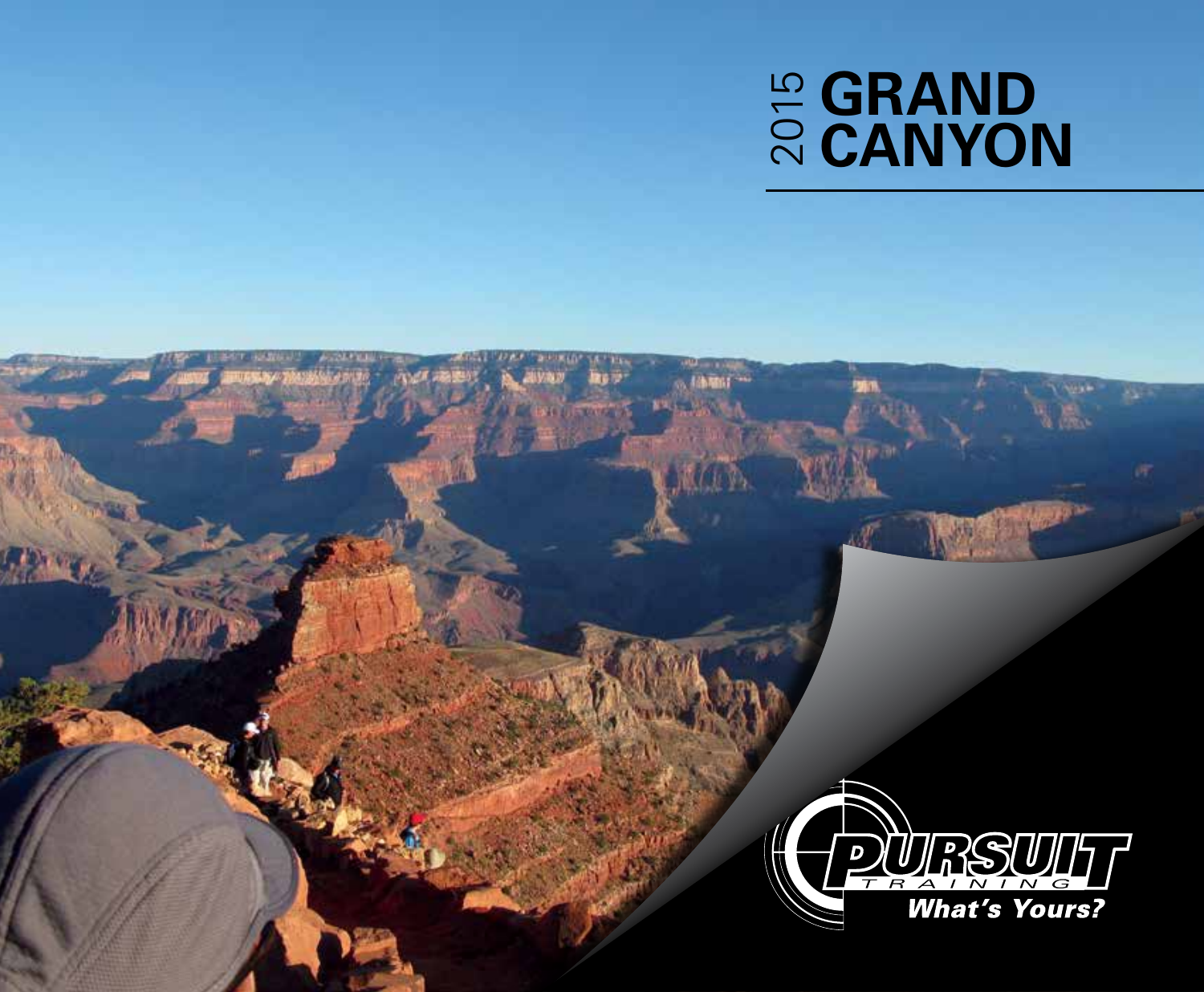

# NOT YOUR TYPICAL FLYOVER FROM VEGAS PHOTO OP

It's 6:30 a.m. and you are at the Grand Canyon. Standing on the rim you can't help but be humbled by its quiet power. Counted among the seven natural wonders of the world, the Grand Canyon is a magnificent place to visit and you're about to step into it.

This 16.8 mile (27km) hike is not for the faint of heart; it's a silent challenge for those determined to step up and be counted among the few who can say they descended the 4500' (1477m) into the canyon to dip their toes in the Colorado River.

Now is your chance to train for and conquer the Grand Canyon.





# WITH YOU EVERY STEP OF THE WAY

You won't be tackling this journey on your own; at Pursuit Training your success is our success. With a combined hiking experience of 50 years, our team is fully equipped to ensure a successful, safe, and memorable journey.

We are equipped with first aid/CPR training, emergency communications equipment, and are uniquely qualified to ensure a strong team spirit and high level of motivation.

The goal is not to be the fastest through the hike, it's to get everyone across the finish line, be fully in the moment, and appreciate the beauty all around us.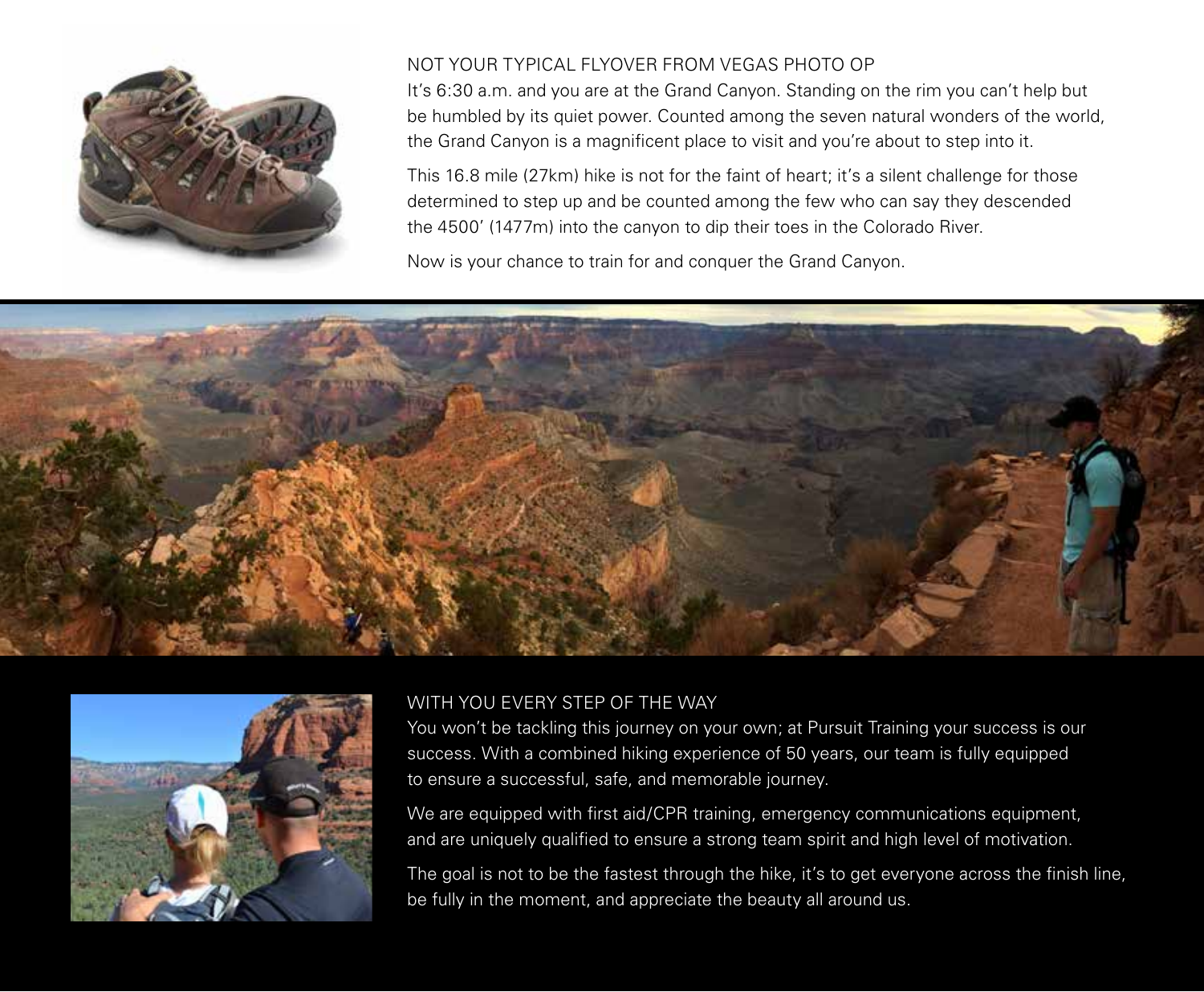

# SIGN-UP FOR THIS TRIP-OF-A-LIFETIME AND RECEIVE:

- A customized pre-training program, including group training pre-hikes, designed to begin in March 2015 to help you achieve optimal fitness to tackle the challenge ahead
- Access to Pursuit Training coaches to:
	- Provide nutritional advice
	- Help you choose the right gear for optimal hiking performance
	- Act as your guides in Arizona during smaller half-day hikes and during the Grand Canyon hiking experience

#### BASECAMP – SEDONA

Nestled among spectacular rock structures, and midway between Phoenix and the Grand Canyon, Sedona is our pre/post hike base camp. The team will acclimatize to the higher elevation and heat with some short, scenic hikes in one of the most photographed settings in the World.







Join Pursuit Training, and your fellow hikers, while we sleep under stars of one of the world's 7 wonders. Share in an experience that few will ever have the opportunity to be a part of. This once in a lifetime adventure will show you the beauty of the Grand Canyon sunrise, sunset and blanket of stars that won't be forgotten.

# DON'T MISS YOUR OPPORTUNITY

*"I never thought I would be able to conquer something as physical as hiking the Grand Canyon and I couldn't have done it without the help of Pursuit Training and the amazing group of men and women who hiked alongside me. The red dust still marks the bottom of my running shoes and the memories of that day will be with me always."*

Meghan Ney - Grand Canyon 2014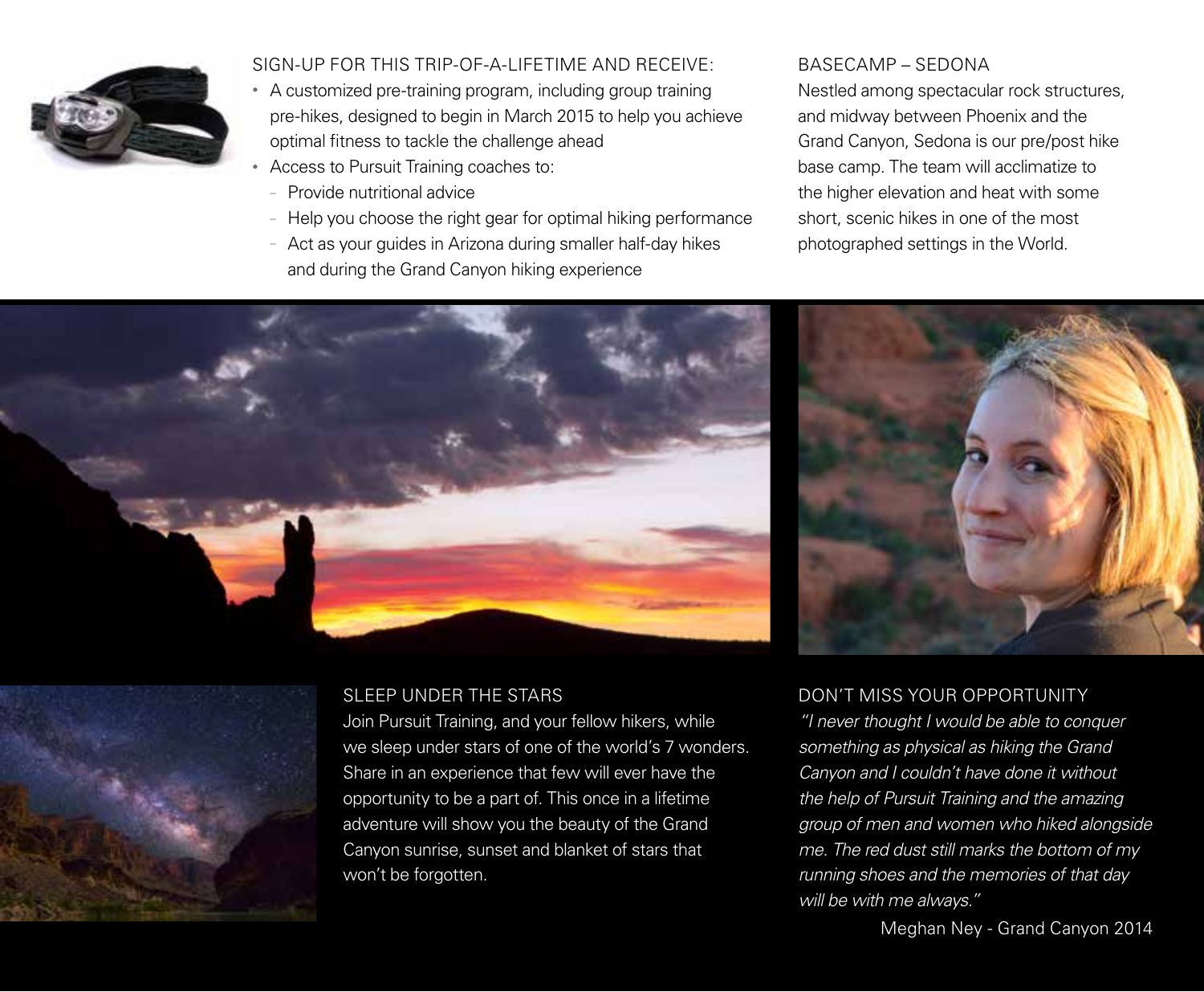

#### ONE OF THE GREAT ADVENTURES OF MY LIFE

*"I wanted to thank you for organizing the Grand Canyon trip. I have some incredible experiential trips in my life... including flying a fighter jet over South Africa, racing a Nascar at Michigan International Speedway, Heli-skiing*  in the Rocky Mountain and an open water shark dive at 80ft below sea level...and the Grand Canyon hike turned *out to be one of the all-time great experiences of my life.* 

*I believe life has a few defining moments where some event/experience changes you for the better forever. Hiking the Grand Canyon has turned out to be one of those. The physical and mental challenge, the opportunity*  to experience it with my son, the breath-taking views and the team work required that got everyone back to the *Rim safely will forever be one of the great adventures of my life."*

Richard Robbins - Grand Canyon 2010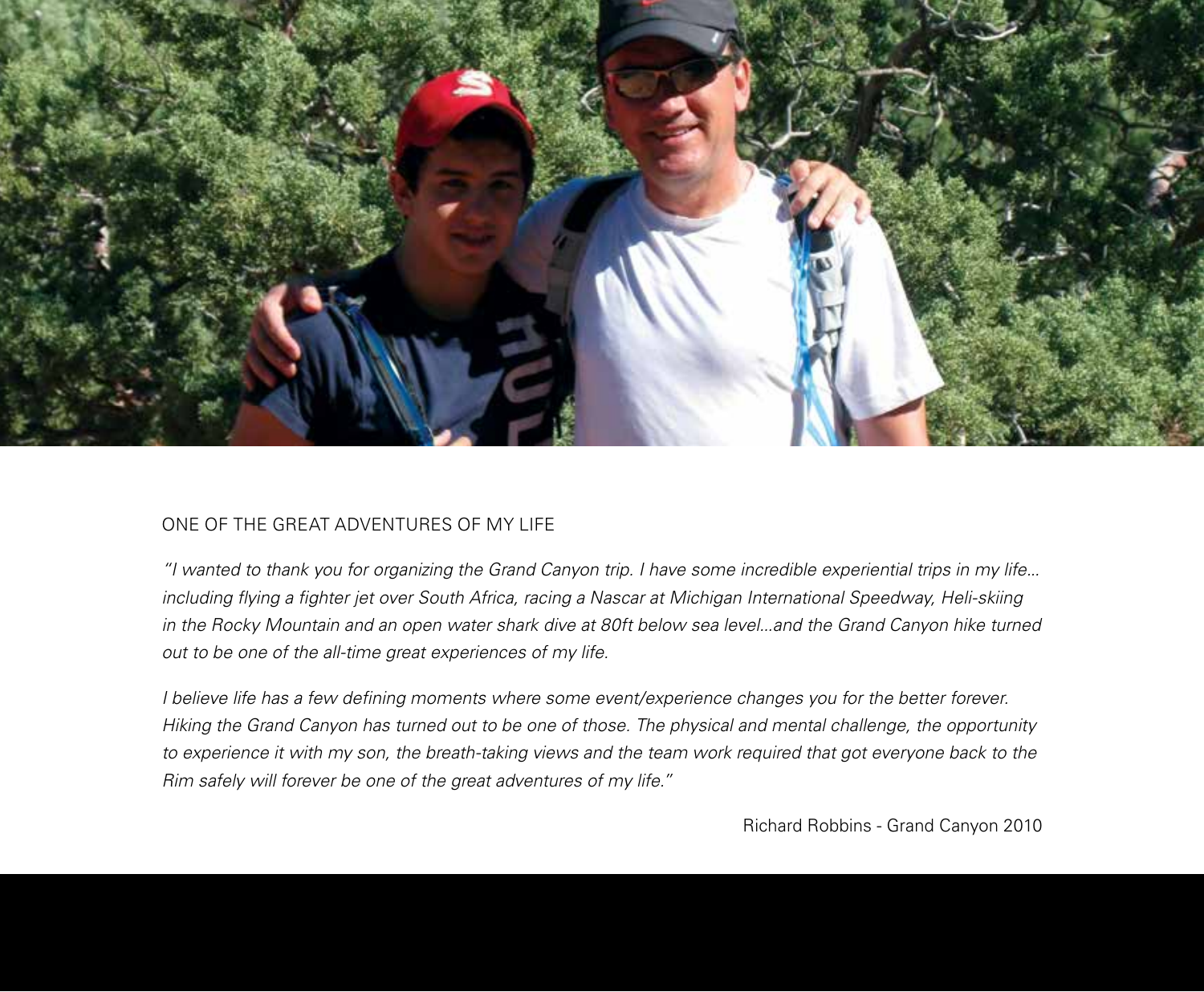# DETAILS

To help foster a team atmosphere, we make several villas in Sedona our basecamp for the duration of our adventure.

When hiking the Canyon we will spend one night camping at the bottom of the Grand Canyon.

Unless pre-arranged, all accommodations are double occupancy. Double occupancy entails a shared room and shared queen bed.

#### MEALS

The majority of meals are prepared at the villas as a group unless pre-arranged and food allergies and considerations will be accommodated.

#### SAMPLE ITINERARY

- Day 1 Arrive in Phoenix and travel to Sedona
- Day 2 Half Day Hike (Devil's Bridge)
- Day 3 Hike to the bottom of the Grand Canyon
- Day 4 See the sunrise, hike out of the Grand Canyon and return to Sedona
- Day 5 Recovery Day
- Day 6 Early Morning Hike and Group Dinner
- Day 7 Travel back to Phoenix and get our flights home.

#### THE PACKAGE INCLUDES

- Customized training program (\$900 value)
- Physical evaluation
- Minimum of 12 weeks of training to ensure suitability for the hike
- Local training hikes<sup>1</sup> to gain experience and familiarize team members
- Final assessment of fitness
- Accommodations and most meals

#### DATES<sup>2</sup>

Please note, we are limited to 8 participants per trip. October 11th – 17th, 2015 October 17th – 23rd, 2015

#### PAYMENT SCHEDULE

Payments will be made: \$500 non refundable deposit - due upon registration 50% of outstanding balance due June 1st Final outstanding balance due Sep 1st

#### PRICES and PAYMENT SCHEDULE

\$5,000 (per pair for double occupancy) or \$3,500 individual plus taxes

#### PLEASE NOTE RETURN AIRFARE TO PHOENIX IS NOT INCLUDED

<sup>1</sup> Organized hikes will be local to the Greater Toronto Area, online fitness coaching is also available to all participants.

2 Maximum participants: 8/week